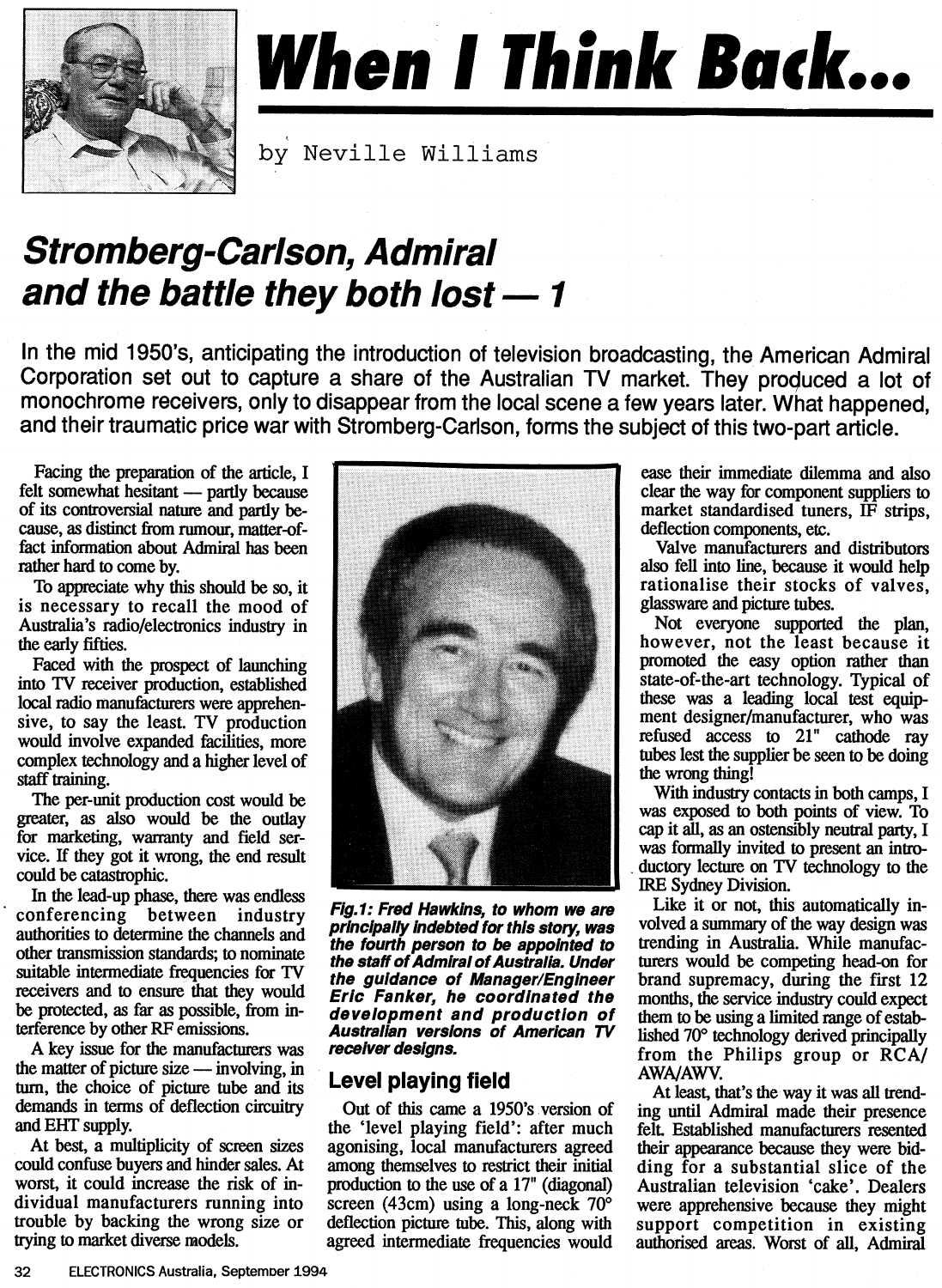**of Australia Pty Ltd owed no allegiance to the aforesaid local manufacturers' design criteria.** 

#### **The big (trade) freeze**

**Back in 1950, Admiral Corp (or Continental Radio & Television Co) had been offering a half-dozen or more domestic TV sets on the US market with screen sizes ranging from a nominal 12.5" to 19". They had then moved to 21" and 24" models, which they regarded as current state-of-the-art for domestic viewing.** 

**They were not about to turn the clock back, but were planning to launch in Australia with 240-volt 625 line versions of their American 21/24" models. The tuner would be reworked to suit Australian channels, but they would probably retain their existing 21MHz IF system.** 

**Some prospective purchasers welcomed the option of a larger screen, but their plaudits were overtaken by a virtual tidal wave of rumour and ridicule.** 

**It was said that Admiral Australia intended to use a transformerless power supply. Having in mind the reputation of 1930's-style transformerless 240V radio receivers, a large transformerless TV set would be potentially lethal (`bodies on**  the carpet'!). And think what might hap**pen if the insulation between chassis and aerial was to be breached (`bodies in the ceiling', as well!)** 

**Another report was to the effect that a certain State Government had anticipated the situation by ruling that Admiral receivers could only be installed in that State if they were coupled to the mains via a 240/240V isolating transformer.** 

**It was also said that by using a non-standard IF system, Admiral receivers would not have a protected IF channel. It would be anybody's guess what unwanted transmissions might break through to compromise the picture and/or sound.** 

**And did you know that you'd be too close to a 21" screen, in a normal lounge room, for comfortable viewing?** 

**What's more, can we really believe that Admiral are going to use new Australian parts? No sir! They'll ship out crates of factory left-overs and use them to build a superseded model. And where will that leave us when they break down, or when the non-standard valves or picture tubes fail? Up the proverbial creek, without a paddle!** 

#### **Surprise: they worked!**

**There may have been more, but the above are what I could remember and follow up by checking with service contacts who were around at the time.** 

**In the process, I was able to verify that**  *none* **of the above rumours had been borne out in practice. Looking back, no one that I came across had any recollection of Admiral receivers being particularly lethal (no bodies) or unacceptable to any State Authority, or especially prone to RF interference, or impossible to service. They were just ordinary sets, that could be installed, watched and repaired in the usual way!** 



**Fig.2: Formerly the Chief Engineer of Thom & Smith/Tasma, Eric Fanker became the driving force behind Admiral of Australia. He is said to have seriously warned other manufacturers against launching with obsolescent receiver technology, but his advice was ignored.** 

**(By courtesy of Mrs Circie Fanker).** 

**Philip Watson, a former confrere on this magazine, used to supervise and edit the 'Serviceman' articles in those days. Consulted about Admiral receivers, neither he nor I could recall any pattern of complaint or criticism.** 

**Doug Brown, a reader who was a `Radio Department' Manager for Grace Brothers, said that they handled a range of monochrome TV receivers, including Admiral. He had a vague recollection of service personnel mentioning something about over-scanning, but there was no question about their reliability.** 

**I also talked to James (Jim) Yalden, another former** *EA* **staff member, who currently operates a radio service business, based at Milton on the NSW South Coast. When he took over from the late Peter Gatehouse, he found that Peter had been selling Admiral TV** 

**sets in the area from day one, for which Jim became responsible.** 

**Admiral TV were sets were certainly**  *not* **transformerless, he said — except for a couple of stray compacts, which he thought were probably imports. The rest had conventional transformers and presented no problems in terms of either reliability or service.** 

**He still had service literature on file and, while thumbing through it as we were talking, he was reminded of something else: "Ah yes; far from being of dated design, they used printed circuit boards and were possibly the first in Australia to do so".** 

**As for an interstate ban on transformerless TV sets, Jim Yalden had heard of it — but he was also able to pin it down to Victoria and to ring a nearby acquaintance who had once worked for the SECV — the State Electricity Commission of Victoria.** 

**The SECV, he was told, had been concerned by electrolysis in earth return circuits caused by the passage of direct current, occasioned by their extensive tram system. They had discussed the possibility of further damage that might result from the use of transformerless TV receivers. They were common in Europe and might conceivably be imported in quantity by Australia.** 

**He recollected the matter having been discussed within the SECV but, to the best of his knowledge, it had never been the subject of any regulations, and certainly none specifically directed against Admiral.** 

**One could only presume that, back in the fifties, having decided that they disliked Admiral for any reason, an inordinate number of people had been prepared to disparage Admiral receivers on the basis of what they'd supposed or heard, as distinct from what they knew to be true. On that basis, I felt that we owed it to the company to present the story from their point of view.** 

**In fact, the story came to me from Fred Hawkins of Castle Hill, NSW, who had worked as an employee of both Stromberg-Carlson and Admiral, before joining IBM. Strombergs have featured in these pages in earlier issues, with correspondents highlighting conflicting aspects of the story according to their period of service and their role in the organisation.** 

**Fred Hawkins' term of employment came later in the piece, and leads into to the monochrome television era, which saw a marketing lapse serious enough to scuttle what had previously been a large and enterprising company.** 

**It is appropriate that I repeat the whole of Fred's story, because it complements**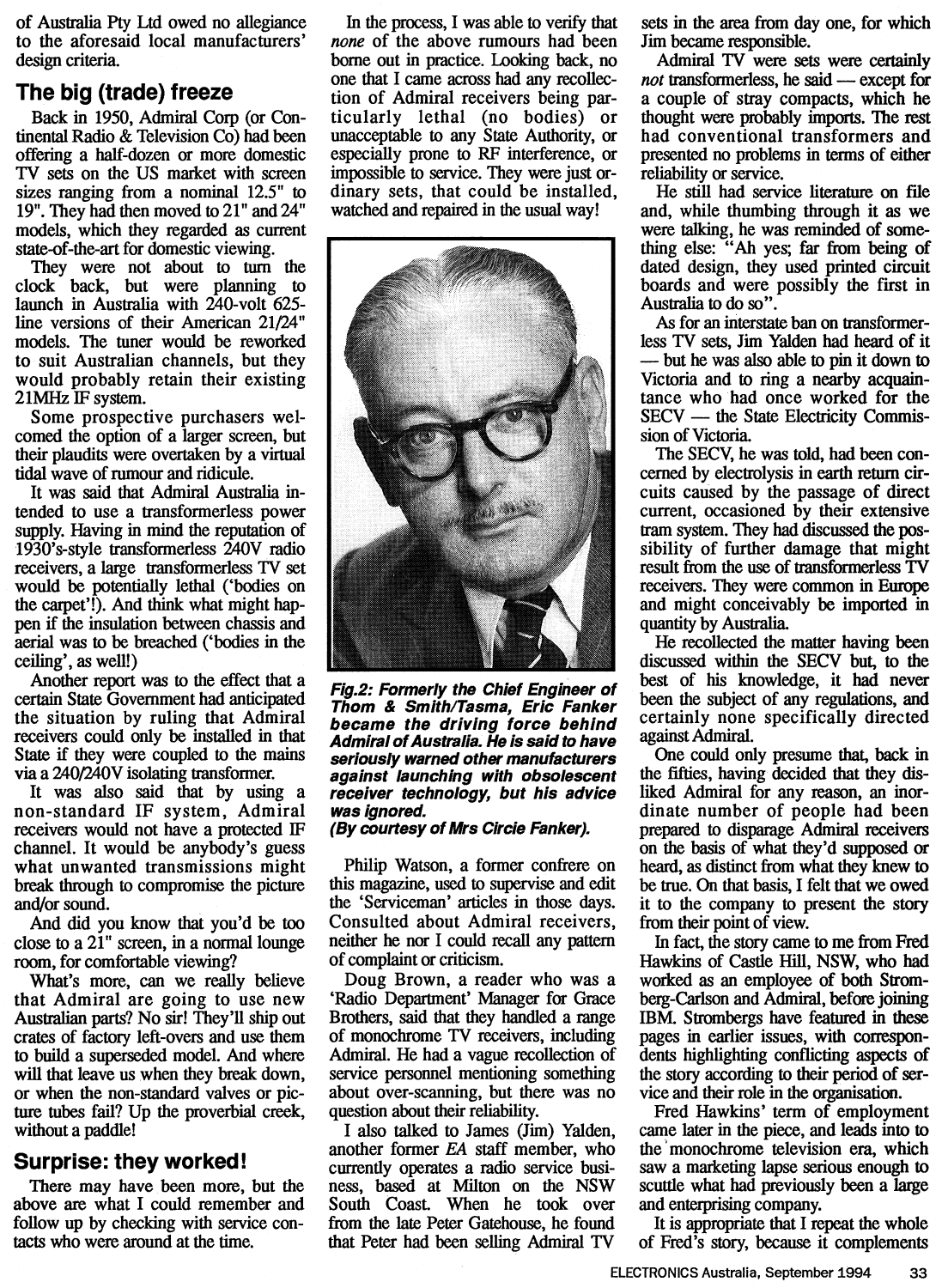### **WHEN I THINK BACK**

**and qualifies what has already been published about Stromberg-Carlson and leads logically into the emergence of Admiral Australia and to the rivalry and misfortune that sank them both.** 

#### **Fred Hawkins' story**

**Fred says that by Christmas 1946, he had sat for his Leaving Certificate, gained his A.Mus.A. and was working as a professional musician. He was interested in radio technology, however, and was hoping that his Leaving Certificate pass would be such as to qualify him for a cadetship with AWA.** 

**At that point, he noticed an advertisement for process workers at Stromberg-Carlson and duly applied, explaining his interests and ambitions. They responded with a job offer, stating that they could provide similar work experience to AWA but with process workers' wages and without the binding relationship of a formal cadetship. It attracted him, and he signed up.** 

**He spent his first year learning to build radio sets, align them, fit them into cabinets and pack them into boxes. Then he learned how to weld, paint, plate, use presses and lathes, wind coils and transformers, build tuning gangs and speakers, assemble motors from 15W up to 1/4hp and to work on the wide range of appliances that the company was producing at the time.** 

**He worked with the plant electrician, learned about cabinet making from an inhouse expert, and consulted with Ricketts & Thorpe and Beam Manufacturing in respect to new cabinet designs. He was also taught the rudiments of Production and Inventory Control, and of Time and Motion Study.** 

**Then it was back to the radio production line for the 1950 season, as a leading hand and subsequently as the Line Supervisor — a position he held until he left in May 1955.** 

**During that period, they had been producing radio receivers mainly for sale under Stromberg-Carlson's own brand. Prior to 1950, some chassies had been fitted into different cabinets branded Crosley or Paling Victor, but the arrangements had subsequently lapsed.** 

#### **No stand-downs**

**Fred says that the piece-rates referred to by previous correspondents were no longer being paid by Strombergs during the period of his service, nor was there any suggestion of clocking off for toilet visits, or bag searches when leaving the premises.** 

**Around 1951, however, they did experiment with a bonus system to reward production line assemblers for receivers produced over a certain target figure, resulting in a 6% improvement in production rate and a 3% boost to takehome pay.** 

**The scheme was compromised, however, because of frequent interruptions in the mains supply due to post-war system overload. While Strombergs had a standby plant of their own, the unavoidable switch-over time still affected the production flow.** 

**More than that, suppliers such as IRC, Morganite, Ducon and UCC were having similar problems, which delayed the delivery of essential components.** 

**Despite this, and I quote from Fred's own text: "By the norms of the day, people were looked after and happy in** 



**Fig.3: From our own 'Course in Television' in September 1956, an idealised IF channel pass-band for a normal intercarrier TV receiver. At the time, the sound IF would have been at 30.5MHz and the picture at 36MHz on a slope from 35.25 to 36.75MHz.** 

**the service — in direct contradiction to some of your other correspondents."** 

**"I can assure you that every step was taken to minimise the enormous degree of seasonality in the marketplace, by pioneering off-season products and by building seasonal products for stock during the radio off-season."** 

**"Also, we met the big peaks of seasonal production with overtime rather than by extra staff."** 

**"Between 1950 and 1955 I did the hiring and firing, and do not remember laying people off for seasonal reasons."** 

**Fred adds that, on occasions, they would divert the assemblers to a nonradio fill-in project, which not only kept them 'in a job' but also provided a break in the everyday routine.** 

**He also set up an auxiliary production line, intended for batches of 500 to 1000 units, which could be used to build production prototypes, or deluxe models which did not justify allocation to the primary assembly line. In practice, it of-** **fered a helpful way to 'balance out the seasonality of the mainstream products'.** 

#### **In a better light**

**Summing up, Fred says — and again I quote: "One thing that hasn't been stressed is that Stromberg-Carlson was the industry leader because they were highly motivated and determined to be the first with the best."** 

**"There were a lot of very good people there and they were team players. Also, the technical leadership was outstanding. S-C introduced many new processes in Australia, such as presses with the capability of pressing out large pressure cookers, expanded aluminium sheet, hammertone paint, and polyester finished cabinet work."** 

**"For thirty years, their heaters and fans were industry standard. They made the first Australian-built record changers, the first personal portable radios and the first post-war table and floor model radiograms, etc."** 

**"With the Nally Co, S-C introduced the first 'leading edge' injection moulded products. They worked closely with the valve companies and were always among the first users of their products, often beating competitors to price reductions."** 

**"The advertising was professional, even if sometimes gimmicky (e.g. 'There**  is no tone like OVALTONE<sup>'</sup>).

**Fred Hawkins begs to differ from those who have, to date, attributed S-C's technical leadership to Les Bean. That's not the way he saw it, he says, during his period of service. The credit should go rather to Allan Scott, Works Manager and Chief Engineer.** 

**"He had an amazing knowledge of the engineering disciplines and was the real focus of everything that happened. He lived with every new process and every new product."** 

**"Al Freedman decided the direction and Allan Scott made it happen."** 

#### **The passing years**

**Concerning top management, Fred says that, in the early fifties, by contrast, Les Bean seemed to fill his days with personal pet projects:** 

**"For example, the company built him an amazing truck/caravan combination with a pedal-operated toilet which literally took man-years to develop. The big day finally came and away he went, but had to be rescued the same day when the suspension failed."** 

**"It was returned to its shed and his attention transferred to fitting out two 47- 225 black Hoidens — one for him and one for Mabel — with personalised plates, which were unusual in those days.**